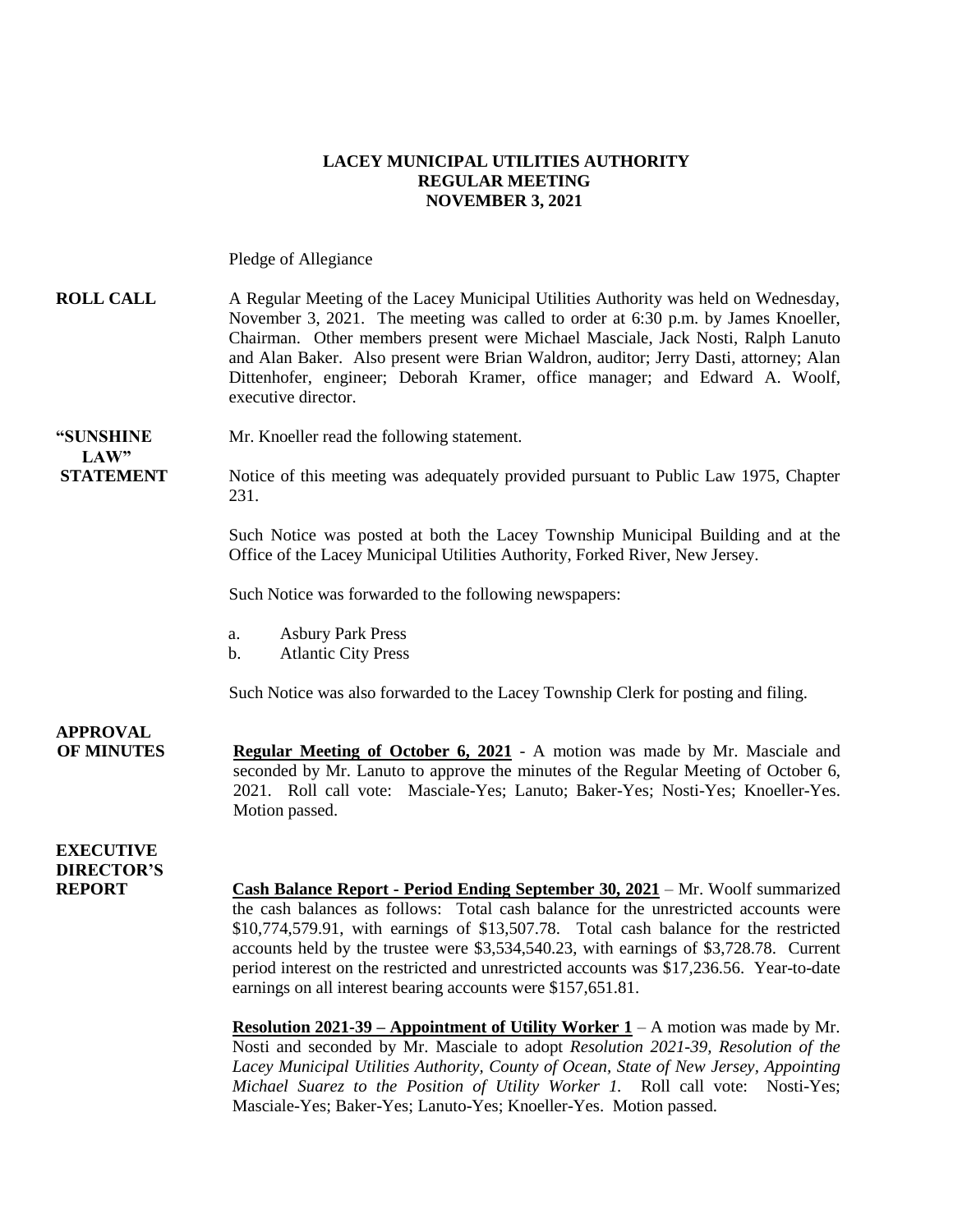> **Holtec** – Mr. Woolf reported the Authority has been working with Holtec to hook up to city water. Holtec is requesting that they have Remington  $&$  Vernick do the design and permitting process. Holtec will hire a contractor to do the physical work. Mr. Woolf recommended entering into a Developer's Agreement with Holtec, and pay the Authority \$10,000.00 to be held in an escrow account in order to compensate the Authority's engineer. Mr. Knoeller asked Mr. Dasti to prepare the Developer's Agreement.

## **BUSINESS**

**REPORT** The business report was submitted for review.

### **ENGINEER'S**

**REPORT Resolution 2021-40 – Preliminary Sewer Approval – Gregory Beard** – On recommendation by the Authority's engineer, a motion was made by Mr. Nosti and seconded by Mr. Lanuto to adopt *Resolution 2021-40, Resolution of the Lacey Municipal Utilities Authority, County of Ocean, State of New Jersey, Preliminary Sewer Approval, Gregory Beard, Block 1024.26, Lot 26.08.* Roll call vote: Nosti-Yes; Lanuto-Yes; Baker-Yes; Masciale-Yes; Knoeller-Yes. Motion passed.

> **Resolution 2021-41 – Tentative Sewer and Water Approval – Covered Bridge Sports Complex** – On recommendation by the Authority's engineer, a motion was made by Mr. Nosti and seconded by Mr. Lanuto to adopt *Resolution 2021-41, Resolution of the Lacey Municipal Utilities Authority, County of Ocean, State of New Jersey, Tentative Sewer and Water Approval, Covered Bridge Sports Complex, Block 314, Lots 22-26.* Roll call vote: Nosti-Yes; Lanuto-Yes; Baker-Yes; Masciale-Yes; Knoeller-Yes. Motion passed.

> **Antenna Read and Meter/MXU Replacement Phase 1 –** Mr. Dittenhofer reported contracts were issued to Core & Main for the Base Bid Only in the amount of \$599,025.00. His office will issue contracts to Lacey MUA for signatures.

> **Cleaning, Televising Sewer Rehabilitation** – Mr. Dittenhofer reported construction has commenced and the cleaning and televising of the mains is complete. Rehabilitation of manholes is ongoing. His office issued recommendation for Payment No. 1 to Sewer Rat Trenchless Solutions in the amount of \$38,155.81.

> **Pole Barn** – Mr. Dittenhofer reported construction is substantially complete. Overhead doors, interior/exterior finishes and pavement restoration is pending. His office issued recommendation for Payment No. 1 to Dutchman Contracting in the amount of \$165,885.58.

> **Route 9 Watermain Extension** – Mr. Dittenhofer reported his office is preparing NJDOT Permit Application and Plans for the Jack and Bore under Route 9.

#### **ATTORNEY'S REPORT**

**AMR & Water Meter Upgrade** – Mr. Dasti reported his office reviewed the contract documents and recommend they be executed.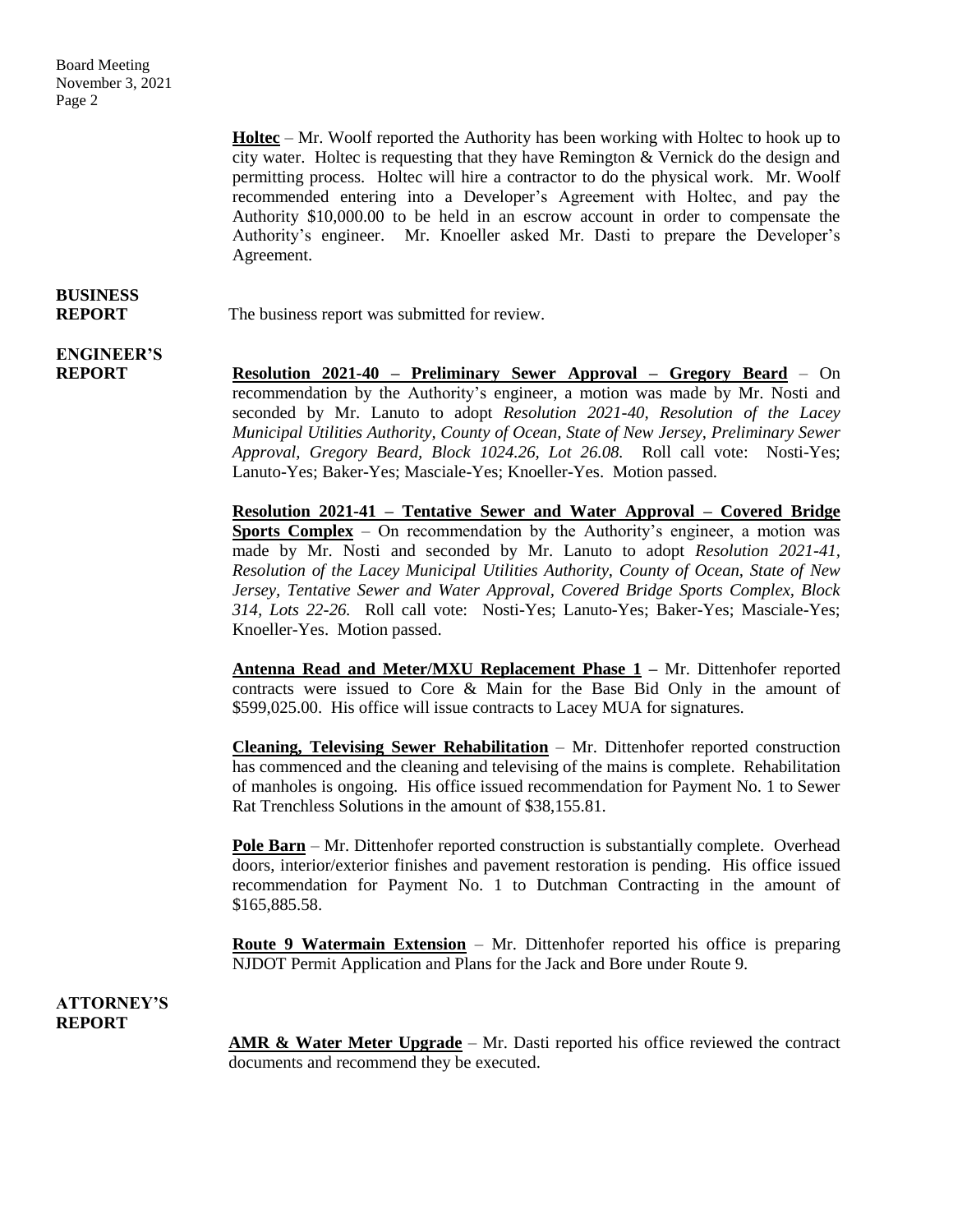> **GS Realty, Inc.** – Mr. Dasti reported his office reviewed correspondence of October 4, 2021 with attachments.

### **AUDITOR'S**

**REPORT Accountant's Status Report – Month Ended September 30, 2021** – Mr. Waldron reported sewer revenues had an unfavorable variance for the month, but favorable yearto date. Water revenues had a favorable variance for the month and year-to-date. Sewer and water expenses had a favorable variance for the month and year to date. User charges resulted in an unfavorable variance for the month.

> **Resolution 2021-37 – Approve 2022 Authority Budget** – A motion was made by Mr. Masciale and seconded by Mr. Lanuto to adopt Resolution 2021-37, approving the 2022 Authority Budget. Roll call vote: Masciale-Yes; Lanuto-Yes; Baker-Yes; Nosti-Yes; Knoeller-Yes. Motion passed.

> **Resolution 2021-37a – Submit 2022 Authority Budget** – A motion was made by Mr. Masciale and seconded by Mr. Nosti to adopt Resolution 2021-37a, Submittal of the 2022 Authority Budget. Roll call vote: Masciale-Yes; Nosti-Yes; Baker-Yes; Lanuto-Yes; Knoeller-Yes. Motion passed.

### **CORRESPONDENCE**

**Donna Chrystal, Eaglewood Place** – Requesting relief of utility bill due to pipe leak in crawl space. Since the water from the leak did not go into the sewer system, a motion was made by Mr. Masciale and seconded by Mr. Nosti to grant an adjustment on the sewer charges in the amount of \$129.70 (30,000 gallons). Roll call vote: Masciale-Yes; Nosti-Yes; Baker-Yes; Lanuto-Yes; Knoeller-Yes. Motion passed.

**Tyler Newton, Stuyvesant Street** – Requesting relief of utility bill due pipe leak in basement. Since the water from the leak did not go into the sewer system, a motion was made by Mr. Nosti and seconded by Mr. Lanuto to grant an adjustment on the sewer charges in the amount of \$189.96 (47,000 gallons). Roll call vote: Nosti-Yes; Lanuto-Yes; Baker-Yes; Masciale-Yes; Knoeller-Yes. Motion passed.

**Joanne Boyd, Bullard Ave.** – Requesting relief of utility bill due to pipe leak in crawl space. Since the water from the leak did not go into the sewer system, a motion was made by Mr. Masciale and seconded by Mr. Nosti to grant an adjustment on the sewer charges in the amount of \$118.80 (31,000 gallons). Roll call vote: Masciale-Yes; Nosti-Yes; Baker-Yes; Lanuto-Yes; Knoeller-Yes. Motion passed.

**Vincent DelMaestro, Haines St. E.** - Requesting relief of utility bill due to pipe leak in crawl space. Since the water from the leak did not go into the sewer system, a motion was made by Mr. Nosti and seconded by Mr. Lanuto to grant an adjustment on the sewer charges in the amount of \$1,843.50 (246,000 gallons). Roll call vote: Nosti-Yes; Lanuto-Yes; Baker-Yes; Masciale-Yes; Knoeller-Yes. Motion passed.

**William Briscoe, Laurel Blvd.** – Requesting relief of utility bill due to pipe leak in crawl space. Since the water from the leak did not go into the sewer system, a motion was made by Mr. Nosti and seconded by Mr. Masciale to grant an adjustment on the sewer charges in the amount of \$437.30 (68,000 gallons). Roll call vote: Nosti-Yes; Masciale-Yes; Baker-Yes; Lanuto-Yes; Knoeller-Yes. Motion passed.